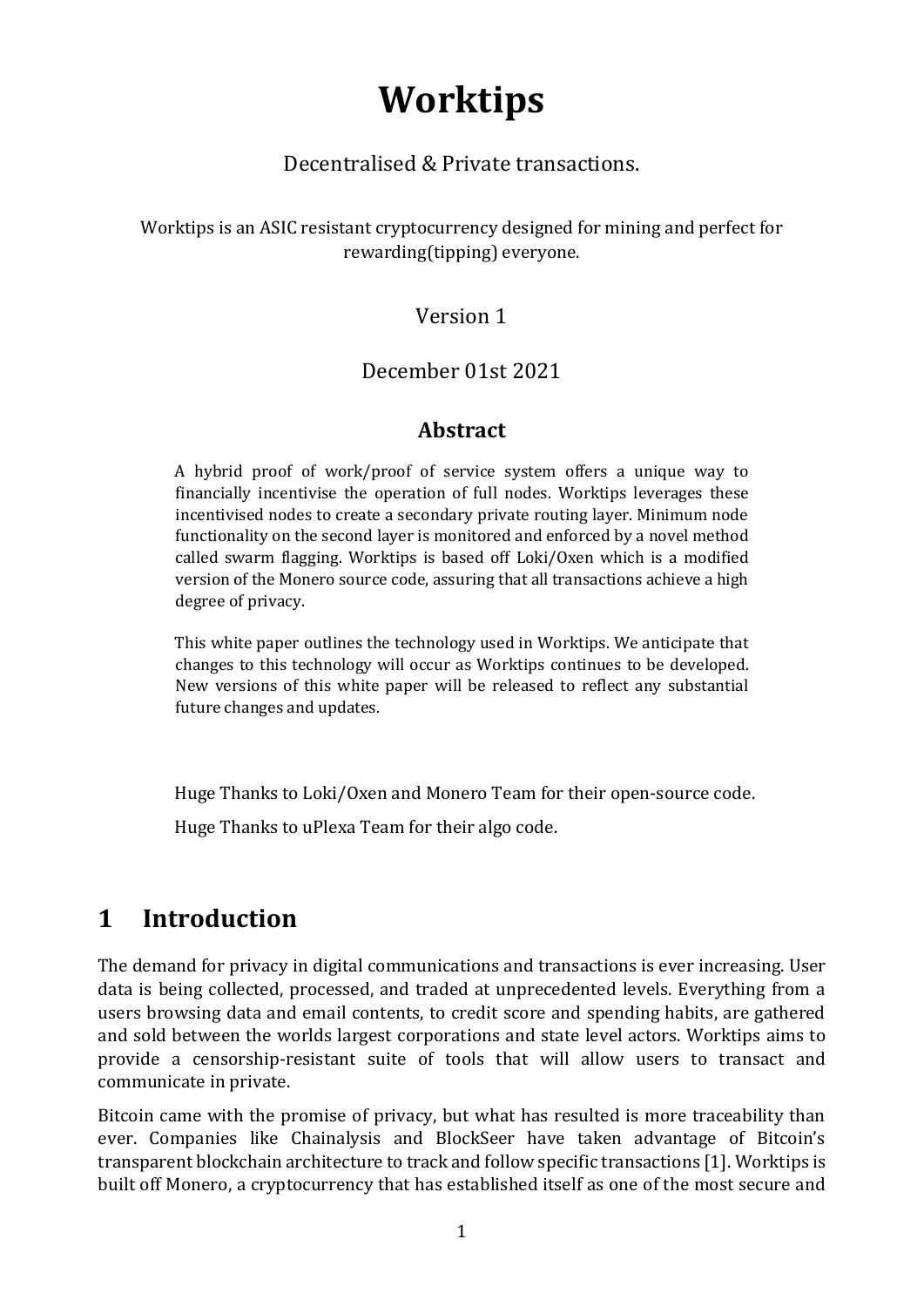private transaction networks to date [2]. However, we recognise that Monero has inherent drawbacks. Monero transactions are orders of magnitude larger than Bitcoin transactions, with significant bandwidth, processing, and disk space requirements. As the network grows, this results in a large burden on Monero node operators and offers no incentive or reward for their contributions to the network. This makes running a node a costly and often thankless exercise. The introduction of a node reward scheme, called *Service Nodes*, mitigates this by providing economic incentives for node operators.

Service Nodes can also be used to provide a range of other privacy-centric functions if properly incentivised. Primarily, the Service Node network will allow users to transmit and receive data packets anonymously. This private communication is facilitated by each Service Node acting as a relay in a novel Sybil resistant mixnet, having similar properties to Tor and I2P [3][4].

### **2 Basic Parameters**

| Worktips difficulty target (blocktime)   120 Seconds |                                         |
|------------------------------------------------------|-----------------------------------------|
| Difficulty algorithm                                 | Zawy LWMA [5]                           |
| Hashing algorithm                                    | CryptoNight UPEX(cryptonight $v8$ upx2) |
| Elliptic curve                                       | Curve25519 [6]                          |

# **3 CryptoNote Elements**

Although a full-node incentives scheme could be implemented on top of any cryptocurrency, Worktips uses the Monero source code because of the high level of privacy it affords to transactions. Monero is an evolution on the CryptoNote protocol, which uses ring signatures, stealth addresses, and RingCT, giving users the ability to sign transactions and obfuscate amounts while maintaining plausible deniability [7].

For the Worktips ecosystem to maintain privacy, it is important to not only provide a medium of exchange that underpins the internal economy but to also minimise the risk of temporal analysis when interactions occur across Worktips's independent layers. For example, when engaging in layer-one transactional services, users should never lose the privacy guarantees they receive from the second-layer and vice versa.

### **3.1 Ring Signatures**

Ring signatures work by constructing a ring of possible signers to a transaction where only one of the signers is the actual sender. Worktips makes use of ring signatures to obfuscate the true history of transaction outputs. Ring signatures will be mandatory for all Worktips transactions (excluding block reward transactions), and uniquely, a fixed ring-size of ten is enforced on the Worktips blockchain. This means that each input will spend from one of ten possible outputs, including the true output .

### **3.2 Stealth Addresses**

Worktips makes use of stealth addresses to ensure that the true public key of the receiver is never linked to their transaction. Every time a Worktips transaction is sent, a one-time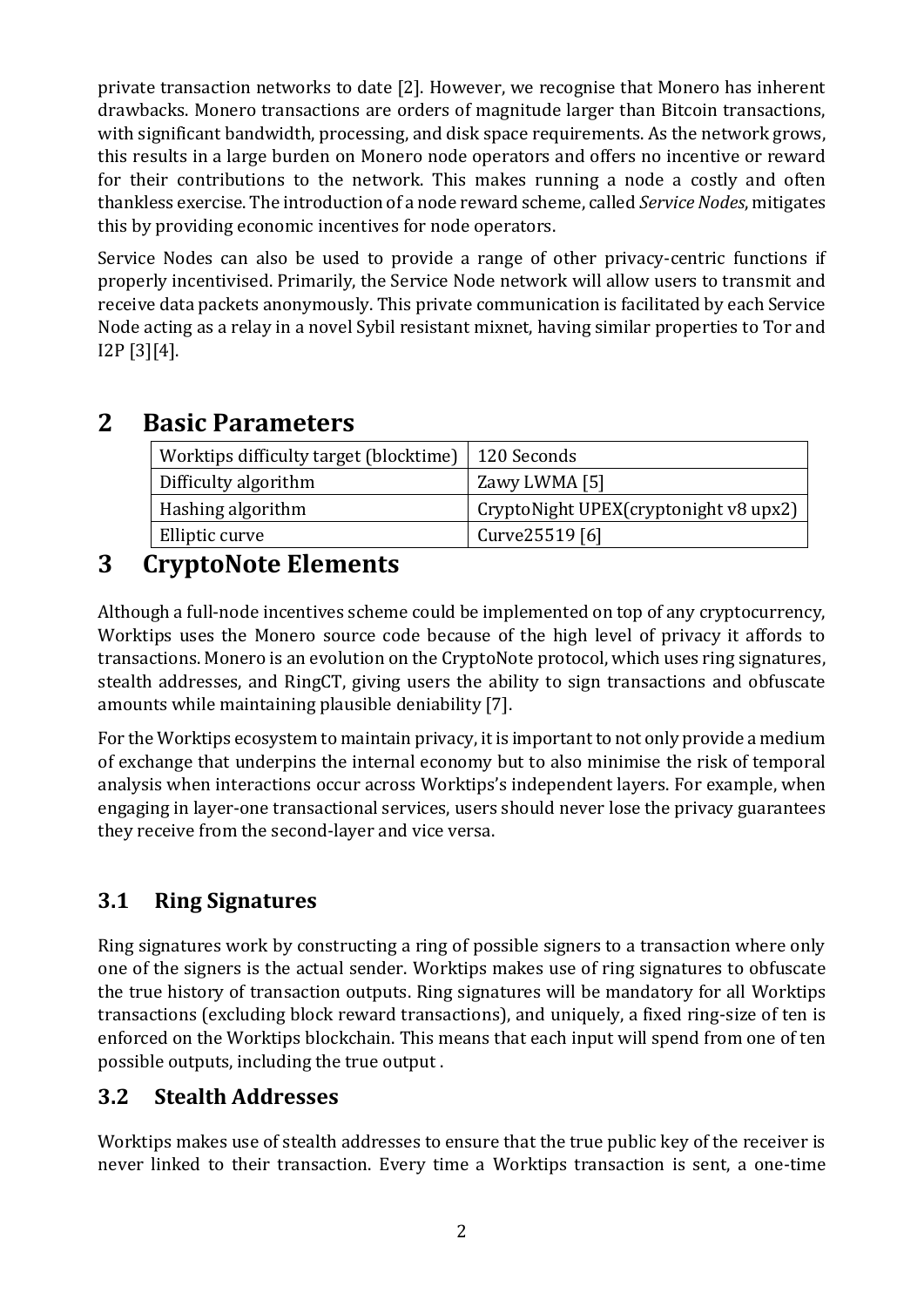stealth address is created and the funds are sent to this address. Using a Diffie-Hellman key exchange, the receiver of the transaction is able to calculate a private spend key for this stealth address, thereby taking ownership of the funds without having to reveal their true public address [8]. Stealth addresses provide protection to receivers of transactions and are a core privacy feature in Worktips.

### **3.3 RingCT**

RingCT was first proposed by the Monero Research Lab as a way to obfuscate transaction amounts [9]. Current deployments of RingCT use range proofs, which leverage Pedersen commitments to prove that the amount of a transaction being sent is between 0 and 264. This range ensures that only non-negative amounts of currency are sent, without revealing the actual amount sent in the transaction. Recently a number of cryptocurrencies have proposed implementing bulletproofs as a replacement to traditional range proofs in RingCT because of the significant reduction in transaction size [10]. Worktips will utilise bulletproofs, reducing the information that nodes are required to store and relay, thereby improving scalability.

# **4 Service Nodes**

Although Worktips implements novel changes on top of the CryptoNote protocol (see 7), much of Worktips's networking functionality and scalability is enabled by a set of incentivised nodes called Service Nodes. To operate a Service Node, an operator time-locks a significant amount of Worktips and provides a minimum level of bandwidth and storage to the network. In return for their services, Worktips Service Node operators receive a portion of the block reward from each block.

The resulting network provides market-based resistance to Sybil attacks, addressing a range of problems with existing mixnets and privacy-centric services. This resistance is based on supply and demand interactions which help prevent single actors from having a large enough stake in Worktips to have a significant negative impact on the second-layer privacy services Worktips provides. DASH first theorised that Sybil attack resistant networks can be derived from cryptoeconomics [11]. As an attacker accumulates Worktips, the circulating supply decreases, in turn applying demand-side pressure, driving the price of Worktips up. As this continues, it becomes increasingly costly for additional Worktips to be purchased, making the attack prohibitively expensive.

To achieve this economic protection, Worktips encourages the active suppression of the circulating supply. In particular, the emissions curve and collateral requirements must be designed to ensure enough circulating supply is locked and reasonable returns are provided for operators to ensure Sybil attack resistance.

### **4.1 Block Reward**

Distribution of block rewards in Worktips is conducted through proof-of-work, a robust and well-studied system for the creation of blocks and the ordering of transactions. Miners collect and write transactions into blocks and collect fees for doing so. As a consensus rule in Worktips, each block contains multiple reward outputs of which only one goes to the miner.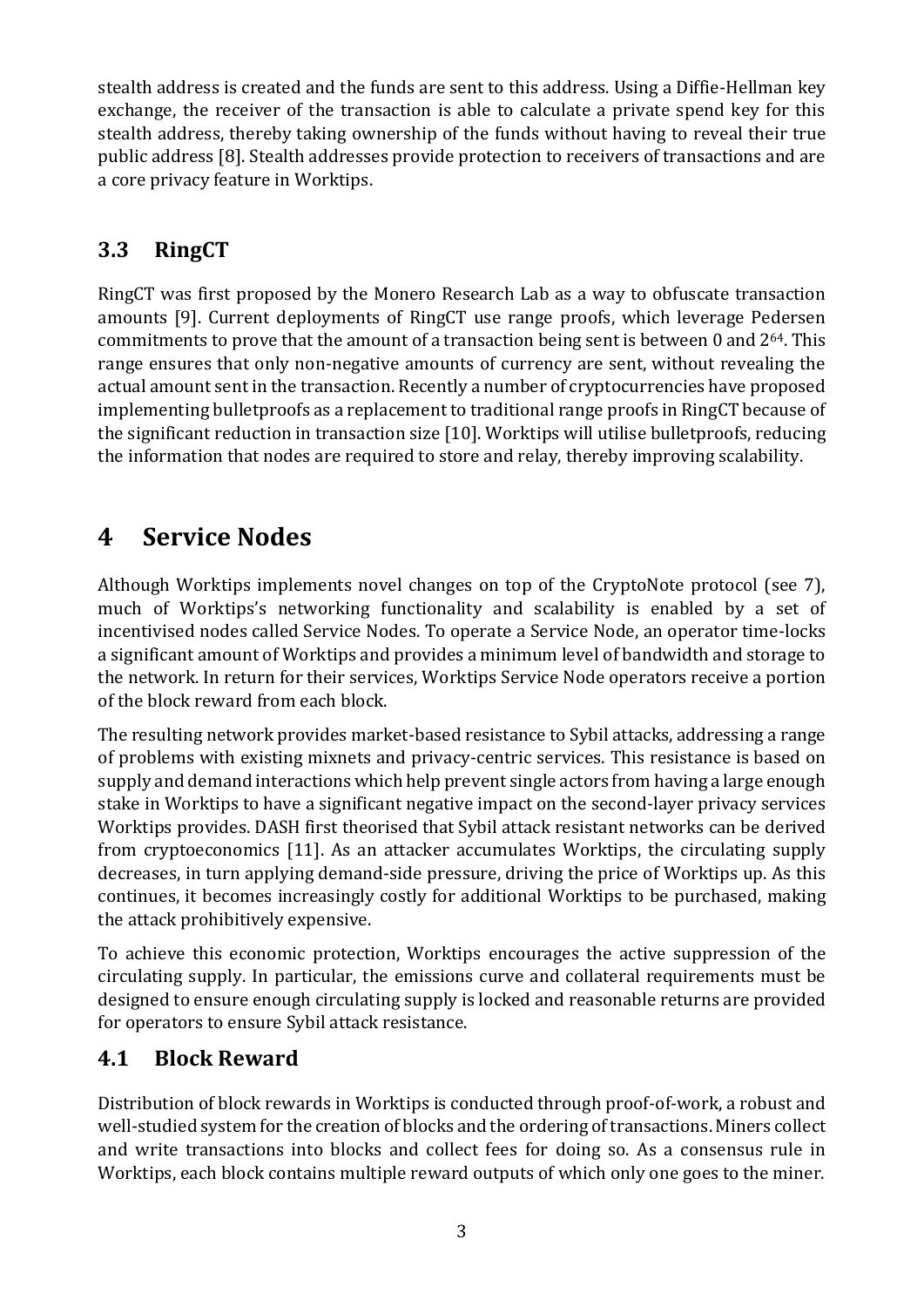#### **Mining Reward:**

As well as collecting transactions fees, 45% of the block reward is awarded to the miner that constructs the block.

#### **Service Node Reward:**

The second output in each block (50% of total reward) goes to a Service Node, or two Service Nodes if a relay is selected. Service Nodes are rewarded based on the time since they last received a reward (or time since they registered), with a preference for nodes that have been waiting longer. Each time a Service Node registers with the network it assumes the last position in the queue. If the Service Node maintains good service and is not ejected from the queue by a swarm flag, it slowly migrates to the higher positions in the queue. Nodes at or near the front of the queue are eligible for a reward, and once awarded, the node again drops to the last position in the queue and begins slowly working its way back up.

#### **Governance Reward:**

The final 5% portion of the block reward is distributed towards governance operations.

### **4.2 Verifiable Collateralisation**

Service Nodes must prove to the network that they are holding the required collateral. Privacy features inherent in Worktips's design make this difficult, specifically the inability to audit public address balances or to use viewkeys to see outgoing transactions.

Worktips makes novel use of time-locked outputs, which allow Worktips coins to be timelocked until the blockchain reaches a defined block-height. Until this defined height, the Worktips network will invalidate attempts to spend these time-locked outputs. Worktips utilises this process to prove that an amount is being held by a specific Service Node, preventing shuffling of collateral.

To register as a Service Node, an operator creates a locked output of the required amount. In the extra field of the transaction, the Service Node operator includes the Worktips address which may receive Service Node rewards. This address will also be used as the public key for Service Node operations such as swarm voting. Wallets may avoid using these Service Node registration transactions as mixins, as their true amounts and destination are disclosed and therefore are not useful in providing extra anonymity to a transaction.

Before each node joins the Service Node network, other nodes must individually validate that the said nodes collateral outlay matches the required amount, as per the decreasing collateralisation requirement.

### **5 Worktips Services**

Similar to the investment that miners make into hardware, each Service Node operator freezes Worktips coins when they begin to operate a Service Node. This frozen capital serves two purposes.

1. Every Service Node operator has a sufficiently large stake in the success of the network. Should any Service Node operator provide poor performance to the network, or act dishonestly, they undermine and risk devaluing their own stake within the network.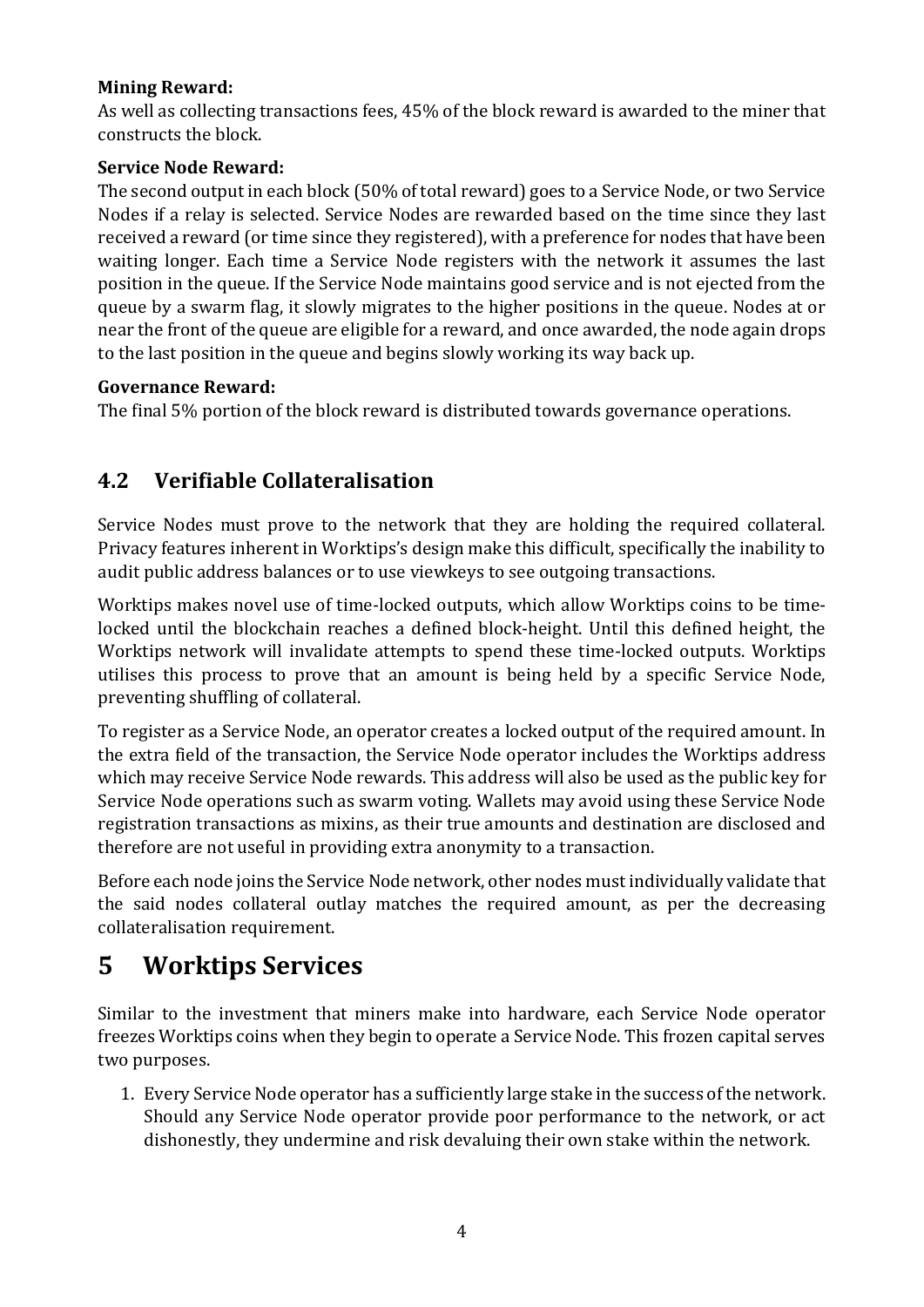2. It provides an opportunity for more aggressive enforcement; if the network is able to effectively limit dishonest nodes from receiving a reward, then dishonest nodes must bear the opportunity cost of both the reward loss and the remaining lockup time on their collateral.

If we take the above points to be true, and we can enforce aggressive punishments for poorly behaving nodes , then we can create groups of Service Nodes which can be queried to come to consensus on the state of the blockchain or to enforce special off-chain node behaviour. In Worktips, this behaviour pertains to both networking and storage activities. These off-chain activities are combined to be the back-end of user-facing applications that leverage these desirable properties, which are called *Worktips services*.

#### **5.1 Remote Nodes**

On any given cryptocurrency network, storing a full copy of the blockchain is not possible or practical for many users. In Bitcoin and Ethereum, users can choose to connect to a public full node that holds a copy of the blockchain and can query and submit transactions to the network. This works because Bitcoin and Ethereum full nodes can efficiently search the blockchain for transactions that have the users public key as the target.

Due to the construction of CryptoNote currencies, public full nodes (called remote nodes) are put under much more stress. When a user connects to a remote node, they must temporarily download every block (upon wallet creation or since last checked block) to their local machine and check each transaction for a public transaction key which can be generated from the users private view key. This process can cause a significant performance impact on remote nodes. Considering that there is no reward for this service, it can dissuade users from operating syncing services for light clients. CryptoNote mobile wallets are often unreliable and sometimes have to switch between remote nodes multiple times before establishing a reliable connection to either scan the blockchain or to submit a transaction.

Additionally, malicious remote node operators running one of the few popular nodes can record the IP address of users as they broadcast specific transactions. Although no information about the actual transaction is revealed by this attack, specific IP addresses can be linked with transactions which can then be used to establish a link to a real-world identity, compromising privacy.

Worktips circumvents these issues by requiring each Service Node to act as a remote node that can be used by general users. Service Nodes naturally lend themselves to this work as they already hold a full copy of the blockchain and form a widely distributed network of high bandwidth nodes. By using Service Nodes as remote nodes, there is an inherent financial limitation as to how much of the remote node network any given party can own, and therefore, how much data a malicious node operator can collect.

#### **5.2 Tachus**

In a typical blockchain system, the confirmation time for any given transaction is the time it takes for a transaction to be included in a block. Because of competing miners, withheld blocks, and Finney attacks, recipients usually require a number of additional blocks to be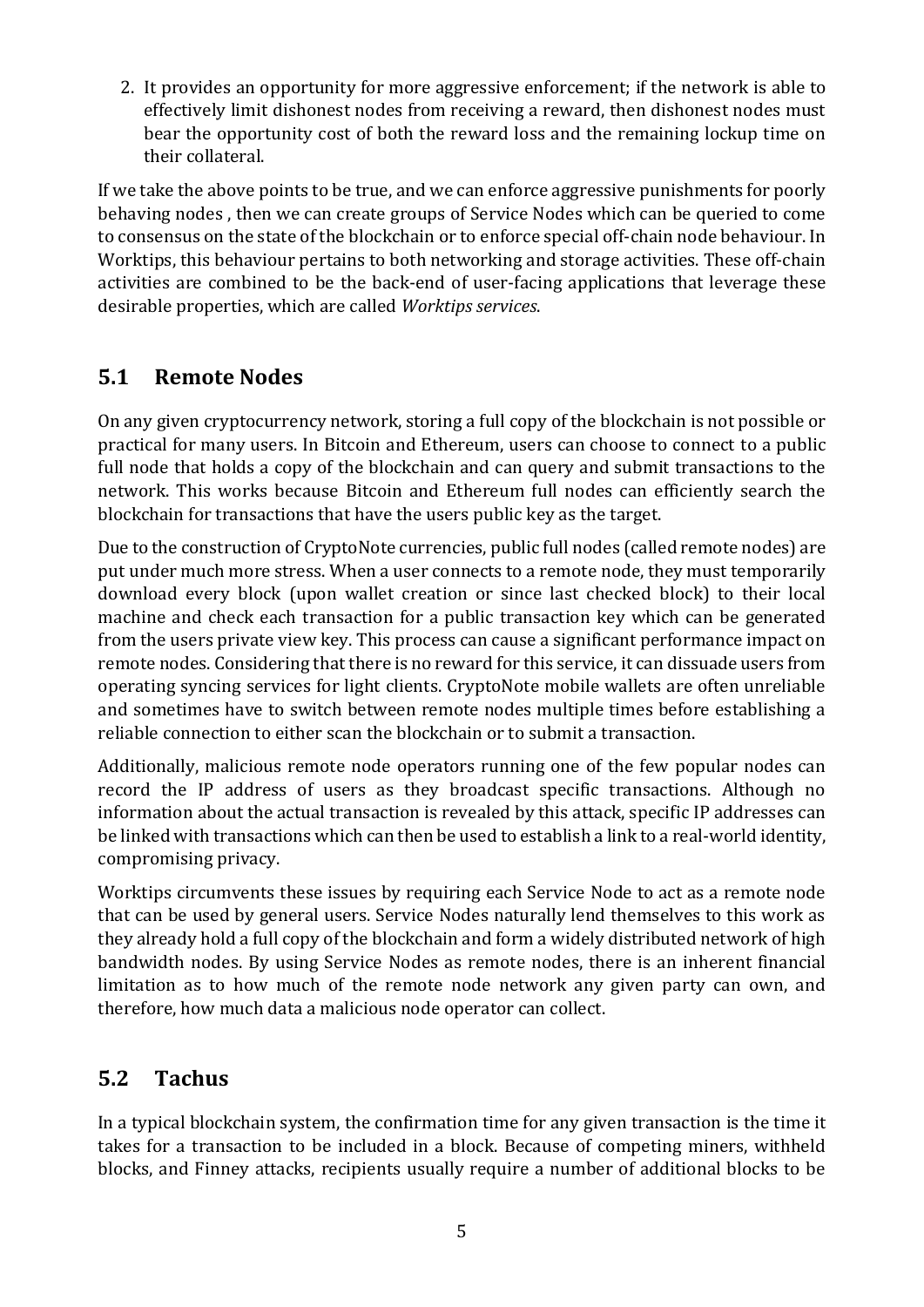created on top of the block which holds a transaction before it is considered to be complete [24]. Depending on a multitude of factors specific to each blockchain, this process can often take 10-60 minutes, which is inconvenient for merchants and customers who must wait for confirmations before they release goods or commence services.

Because of Worktips's Service Node architecture, near instant transactions are possible. *Tachus* enables the same transactions that would occur on the Worktips mainchain to be confirmed before being included in a block, assuring both the sender and the receiver of the validity of the transaction and protecting the receiver against a double spend.

Tachus works in a similar fashion to DASH's InstantSend. Each block, a Service Node swarm is deterministically selected to act as a set of witnesses that confirm a transactions validity and lock the transaction from being spent twice. Instead of the unspent outputs used in the transaction being locked (like in DASH), key images are locked. Key images are unique keys that are attached to each unspent output in a ring signature. To provide immediate confirmations, Tachus gives authority to the selected swarm to signal to the network that a key image associated with an output should be locked until the transaction is included in a block. If a double spend of the same unspent output is attempted, an identical key image is produced, which would be rejected by the swarm and thus the network as a whole.

Users will have the ability to pay a higher fee to send a Tachus transaction which will confirm in seconds rather than in minutes. This opens up a range of new use cases for Worktips where face-to-face payments become increasingly practical and online payments become easier to integrate. All of the privacy features inherent in Worktips are uncompromised throughout this process.

# **6 CryptoNote Alterations**

As a cryptocurrency, Worktips is functionally similar to its fellow CryptoNote coins. However, there are key differences beyond the addition of Service Nodes and the associated functionality that comes with them.

#### **6.1 ASIC Resistance**

An Application-Specific Integrated Circuit (ASIC) is a computer chip that is built specifically for a single function. In the context of mining, ASICs are used to compute for specific hashing algorithms. They pose a risk to decentralisation because they outpace all other mining methods, are manufactured by specific companies, have very limited distribution channels due to the specialised nature of the hardware, and they require significant capital costs to develop and operate profitably. There are potential benefits to ASICs, such as the capital cost requirements that miners must undertake to invest in algorithm specific hardware which makes it less likely that they would behave in a manner that undermines their own investment by acting dishonestly. However, the distribution and manufacture of ASIC chips, with mature hashing algorithms, is still centralised around a few large companies. These companies can refuse shipment to certain areas, decide what regions and customers get the best performing ASICs, and they can structure limited runs and manipulate prices.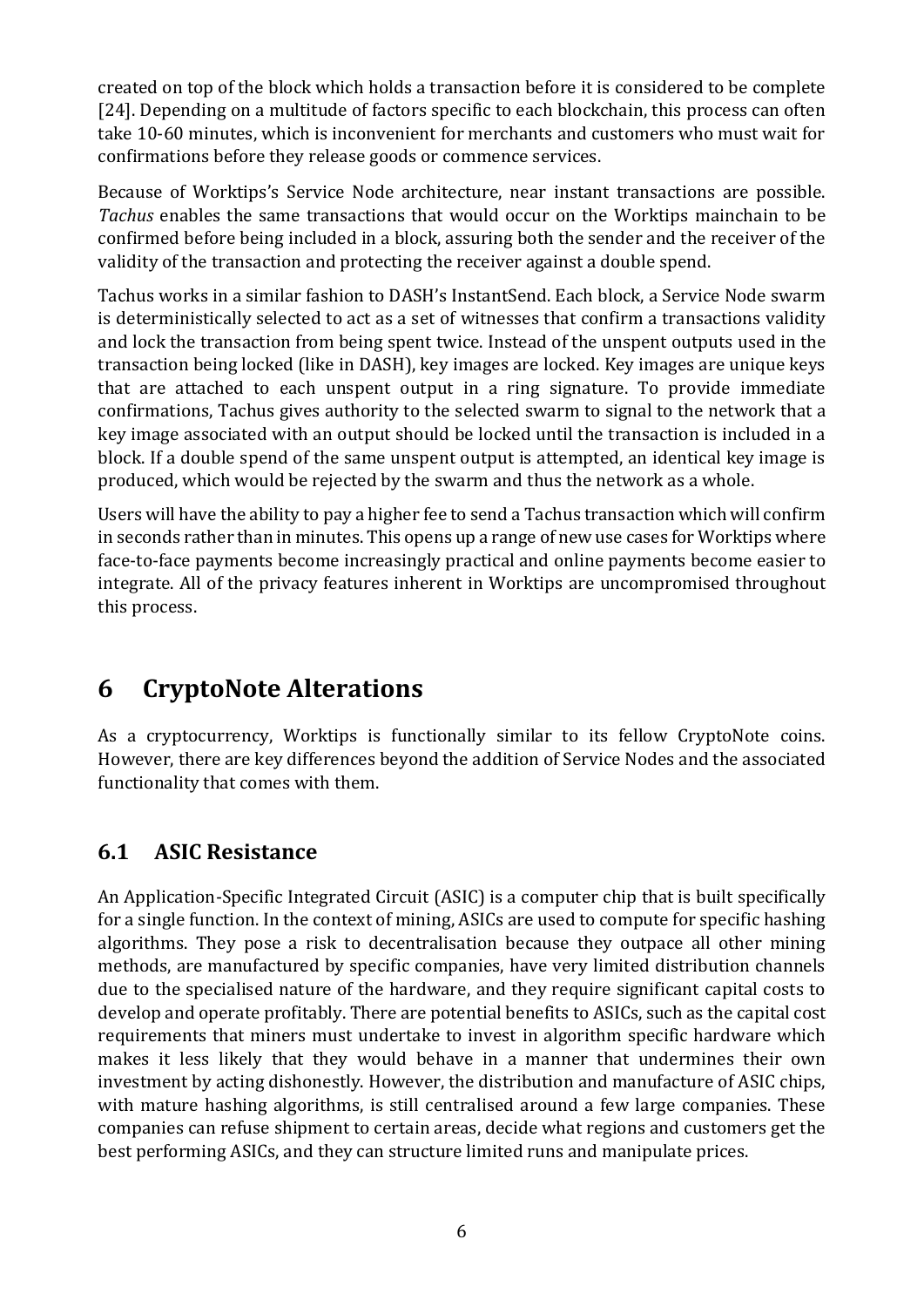To prevent ASIC miners from monopolising the network hashrate, many cryptocurrencies developed ASIC resistant hashing algorithms, like Scrypt and Ethash [25][26]. Until recently, Monero used the CryptoNight hashing algorithm, which requires large amounts of L3 cache to operate. In theory, this should have made it difficult to produce an ASIC chip due to large memory requirements. However in 2018 Bitmain released the X3, a CryptoNight specific ASIC that could effectively mine at ten times the speed of a graphics processing unit (GPU) [27]. Other hashing algorithms have suffered similar fates, with Scrypt, Ethash, and Equihash all now being mined by ASICs.

To combat the use of ASICs, Monero proposed a strategy of hard forking every 3-6 months to slightly change the CryptoNight hashing algorithm (the first fork moving to CryptoNightV7 [28]). The capital and time required to build an ASIC is significant, and with highly specific hardware designs, slight tweaks in a hashing algorithm should invalidate the chip design, wasting the time and capital investment of ASIC manufacturers. However, this approach introduces its own issues. If changes made to the algorithm are insufficient to prevent ASICs being reprogrammed, then the network can become vulnerable to hashrate centralisation until another hard fork is possible. Field Programmable Gate Arrays (FPGAs) should also be considered in ASIC resistance strategies, where infrequent, slight changes to hashing algorithms can be easily reprogrammed for FPGAs. Another concern is that regular changes to core consensus mechanisms introduce the chance of unintended bugs and generally centralise the development of such changes around the core team of developers.

A number of alternative proof-of-work algorithms have been proposed to combat the need to hard fork regularly, including provably memory-hard hashing algorithms like Argon2, Balloon hash, and polymorphic hashing algorithms like ProgPoW and RandProg [29][30][31][32].

While this work is undertaken, Worktips will incorporate a version of CryptoNight called CryptoNight Upex (cryptonight v8 upx2), which maintains ASIC resistance against CryptoNight ASIC miners. CryptoNight Upex differs from CryptoNight in a number of ways: it provides cnv8 w/ 36,728 Iterations, 128kb mem, and reverse shuffle operations and also provide more robust protection against ASIC development until a more permanent solution is proposed.

#### **6.2 Dynamic Block Size**

Like other CryptoNote coins, Worktips does not have a fixed block size. Instead, the block size changes over time, growing to include more transactions as the network reaches higher transaction throughput. The Worktips block size scales by observing the median block size over the last 100 blocks and slowly retargets the maximum size of any new blocks accordingly.

The long-term concern in other cryptocurrencies is that large block sizes burden the nodes that store and verify transactions. As block sizes grow, nodes that run on lower grade hardware are unable to process and propagate new blocks, leading to centralisation of the node network among those with a commercial interest in maintaining nodes. This can be concerning because distributing the blockchain across many nodes allows for the state of the chain to be confirmed among many different parties, adding to its validity and censorship resistance.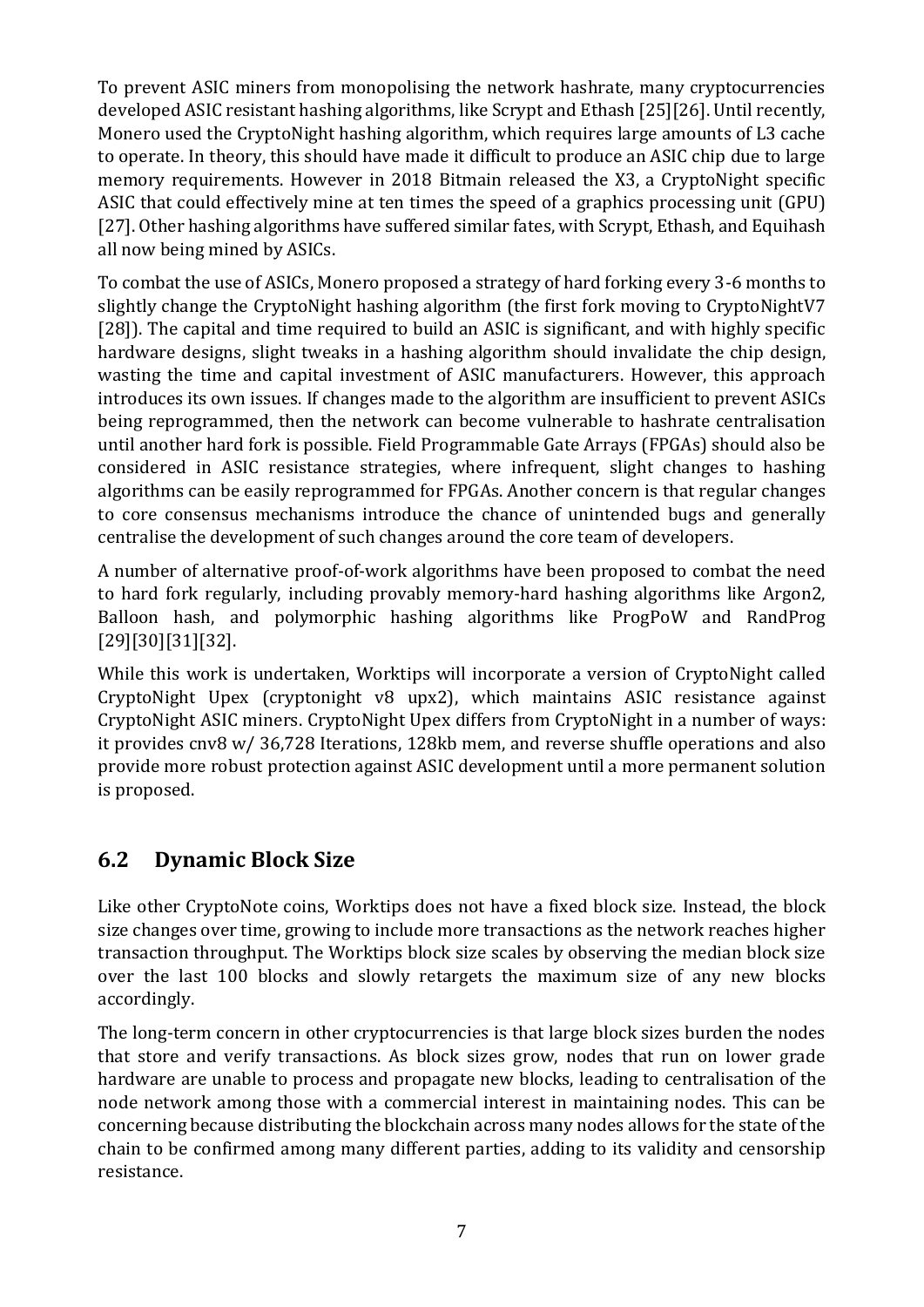In Worktips, a portion of the block reward is given to Service Nodes that process and propagate blocks as full nodes. Because Service Nodes with insufficient bandwidth and performance are dropped from the Service Node network, the reward pool self-enforces a minimum performance requirement. This incentive structure not only ensures that the node count remains high, but that the said nodes are of a sufficient performance level to successfully share blockchain data across the network, irrespective of how large the blockchain grows or how demanding the bandwidth requirements are. Even so, transaction size optimisations are still required to ensure that the network scales efficiently so as to keep the Service Node operating costs down so that a high node count can be sustained in the long term.

#### **6.3 Ring Signature Size**

Ring signatures are used to hide real outputs amongst others in any given transaction. The size of a ring signature refers to how many mixins are used to construct the ring. Monero currently has an enforced minimum ring signature size of seven, with six mixins used alongside the real unspent output in a transaction.

The effect of larger ring-sizes has been sparsely studied, however, in paper 0001 (published by the Monero Research Lab), the effect of differing ring-sizes was analysed versus an attacker who owned a large number of outputs on the blockchain [34]. It was found that higher ring-sizes reduce the timeframe in which a malicious attacker who owned a large number of unspent outputs would be able to perform effective analysis of transactions. Mandating larger ring-sizes also protects against a theoretical attack known as an EABE/Knacc attack [35], where a third-party (i.e. an exchange) can perform limited temporal analysis on transactions between two users.

Additionally, Monero has no maximum ring-size enforced by network consensus rules. Many wallets like the Monero GUI wallet cap the ring-size at 26. However, a user is free to manually create a transaction with whatever ring-size they wish, as long as it is above a ring-size of seven. This is problematic since most wallets have a default ring-size of seven. Increasing a transactions ring-size above seven makes it stand out (Figure 4). Further, if an individuals transactions were to always use a non-standard ring-size in Monero (ten for example), a passive third-party could analyse the blockchain and infer patterns using temporal analysis. transaction hash ring size tx size [kB]

| 3feaff3f48de0bc4c92ec027236165337b64df404aca098e212c1215e9456697                                                                                                                                         |    | 13.47 |
|----------------------------------------------------------------------------------------------------------------------------------------------------------------------------------------------------------|----|-------|
| 39d484f7c0a2e8f3823a514056d7cb0bf269171cb4582e05955d4c5ee995cad0                                                                                                                                         |    | 13.47 |
| e08f5a937e725011bedd44075334ae98dcca32749da231c56da1278d49c0a231<br>ab35e69d9cca39219c90df8b2b7aab4a54c82127fb1fbaae65d76357f8f76387<br>6d8ccd56dc2d3eb7de03ba767f0dbf4d5f42ae91e67f4c28f16d6f8b0229c272 |    | 13.50 |
|                                                                                                                                                                                                          |    | 13.50 |
|                                                                                                                                                                                                          | 10 | 13.87 |

Figure 3: *xmrchain.net (Monero block explorer) showing how non-standard ring sizes stand out*

Worktips improves on both of these problems by statically enforcing ring-sizes, and setting the ring-size to ten. Statically setting the maximum ring-size protects users who construct rings with more than nine mixins and setting the ring-size minimum to ten more effectively prevents an attacker who owns a large number of outputs from discerning the true outputs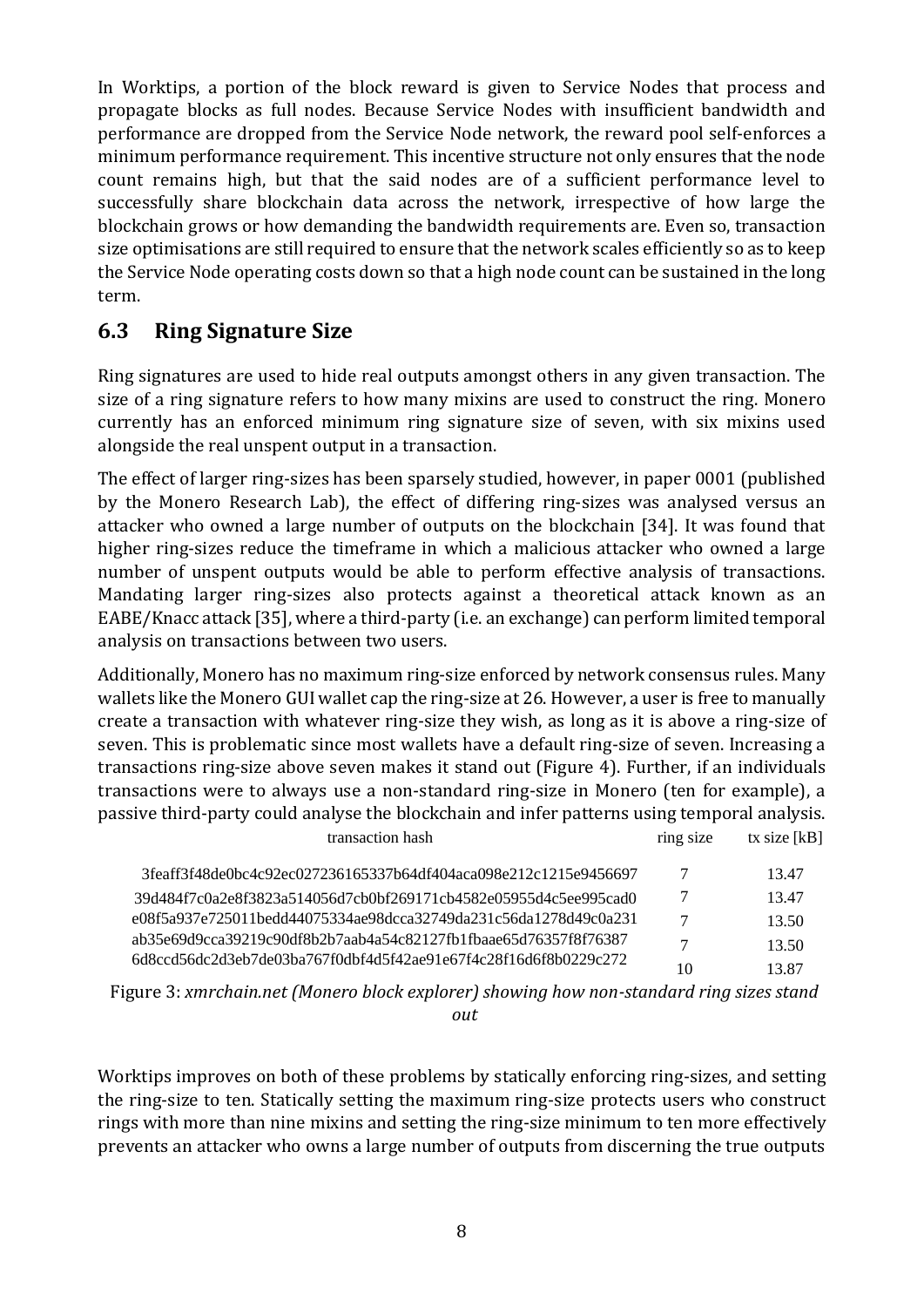spent in a ring signature. Larger ring-sizes also increase the default churning effectiveness non-linearly, becoming more effective as ring-sizes grow.

In the current transaction scheme, increasing the ring-size to 10 would lead to a 2.6% increase in the size of the transaction. However, when Bulletproofs are implemented it will account for about a 8 - 13% increase in the size of a transaction. This is because of the overall reduction in transaction size caused by Bulletproofs. Increasing the minimum ring-size may present a problem on a network that lacks architecture to support larger sized transactions, due to the increased overhead. With Worktips however, this burden can be carried by Service Nodes that are incentivised to operate and provide sufficient bandwidth.

# **7 Attack Prevention**

### **7.1 IP and Packet Blocking**

Although the Service Node network has no central points of failure, two significant censorship threats face the network; namely harvesting attacks and deep packet inspection [36][37]. Harvesting attacks would seek to gather the IP addresses of all operating Service Nodes on the network and use ISP level firewalls to block connections to those particular addresses. This type of censorship is regularly performed on the Tor network in China [38]. Deep packet inspection (DPI), aims to investigate the structuring of each individual packet that passes through a firewall, and selectively drop or block packets that appear to relate to a particular service. Again, DPI has been used extensively by state-level actors [39].

Much work has been done to design systems which evade DPI. Users can leverage types of pluggable transports which alter the signature of each packet aiming to appear as normal unblocked traffic. IP blocking is generally avoided by running domain fronting bridges which will encrypt traffic as HTTPS requests to unblocked services like Azure or Cloudflare. Once they reach the unblocked service, the bridge will forward the request to the desired location. In the case of domain fronting, it becomes difficult for a state level actor to prevent the flow of all traffic to popular bridges without causing significant disruption to the general usage of the internet.

Governance mechanisms built into Worktips can be used to operate domain fronting bridges so that users can access Worktips services in countries where large-scale internet censorship policies are at play. Additionally, OBFS4 pluggable transport support will be bundled with the Service Node release of the Worktips wallet to help further protect against DPI [40].

### **7.2 Denial of Service Attacks**

Users of decentralised blockchains are not required to provide digital or physical identifiers. This can be beneficial to users who lack identity or are being persecuted because of it. However, systems that do not require identification render themselves vulnerable to Sybil attacks, where a malicious actor produces numerous false identities (in Worktips's case, numerous public-private key pairs) and uses these identities to spam the network with requests.

Many cryptocurrencies have struggled with this problem, and are forced to implement either a fee-for-service model or a proof-of-work model. In fee-for-service models such as Siacoin,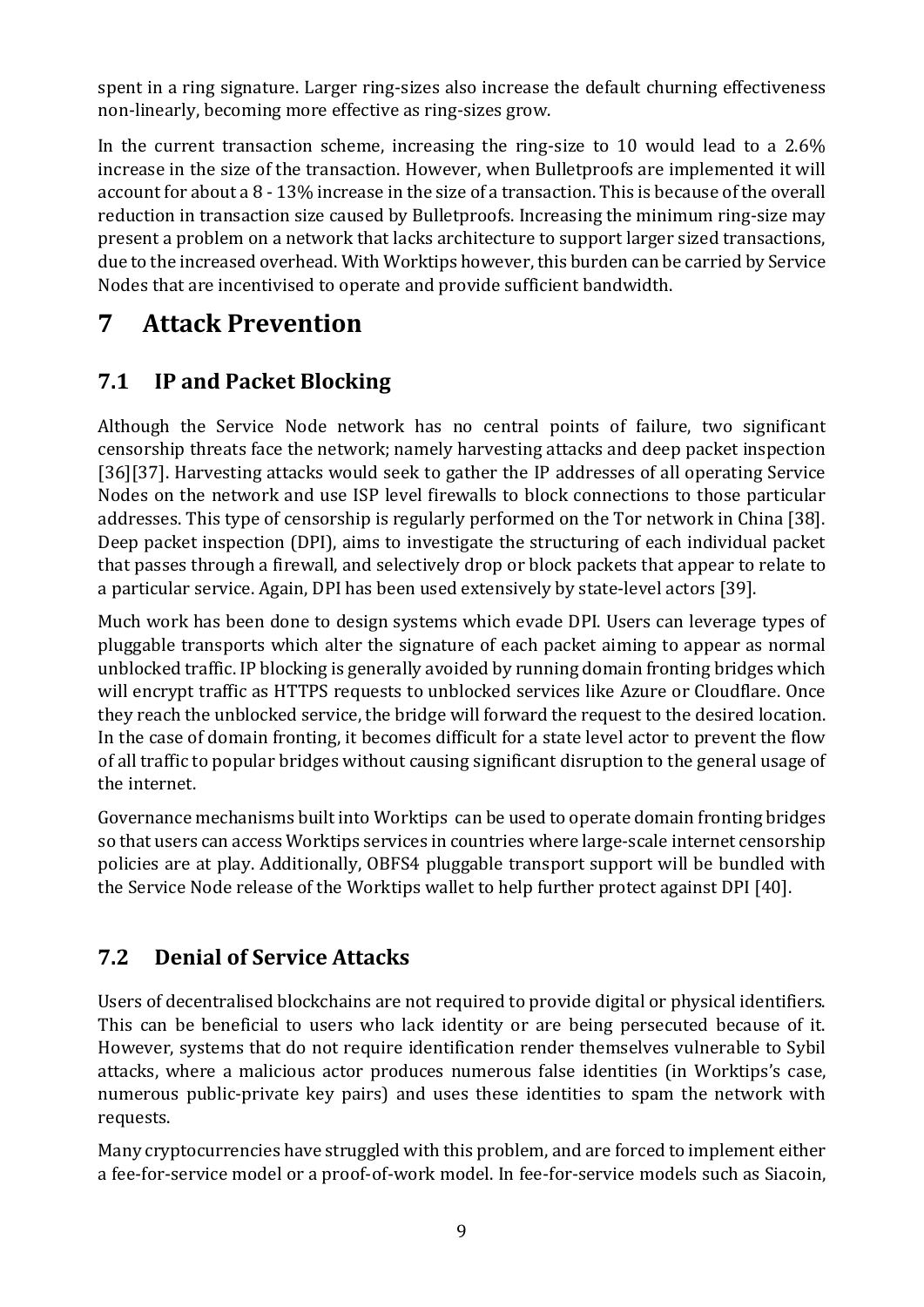users pay for the services that they use. In Siacoins case, the cost is determined per TB of storage per month [41]. Fee-for-service models are effective at reducing Sybil attacks, however, they drive many users away from the system especially when similar services are available for free (such as Google Drive and Onedrive in the case of Siacoin). Proof-of-work systems such as those used in Hashcash and Nano require users to calculate a small proofof-work before sending a message or transaction [42][43]. These small proof-of-work systems are arguably more egalitarian than the fee-for-service model but can fall prey to attackers who possess large amounts of computing power.

Worktips proposes a modified proof-of-work scheme to address the two largest Sybil attack surfaces in the Worktips system; offline messages and path creation. Offline messages present a potential target because each message must be stored by a swarm of nine nodes. Potential abuse could arise where a malicious user overloads a particular swarm with a high volume of messages that it would have to store. In path creation attacks, the attacker seeks to engage in the path creation process with as many nodes as possible, taking up bandwidth resources and denying service to users who create paths through the network for legitimate purposes.

To prevent both attacks, the Worktips network requires that a short proof-of-work be attached when both messages and paths are created. For messages, this proof-of-work is calculated as a Blake2b hash of the message. For path creation, the proof-of-work is sent along with the request for a node to be included in the path building process. To ensure scalability and accessibility for mobile users, the proof-of-work difficulty requirement is fixed based on the Time-to-live (TTL) of the message or the path, and not based on global network activity.

### **7.3 Swarm Flagging**

When nodes operate in a trustless environment without a centralised leader enforcing overarching rules, maintaining proper node behaviour on the network becomes difficult. Although Service Nodes in Worktips must hold the correct collateral requirement, they may choose to not route traffic or store data in their memory pools. Because this option is financially beneficial (using less bandwidth/CPU cycles/storage), a system of distributed flagging must be proposed to remove underperforming nodes.

For Worktips, such distributed flagging faces major implementation issues. Fundamentally, every Service Node is financially incentivised to flag every other Service Node as a bad actor. This is because when a Service Node is flagged it will face removal from the staking pool and thereby increase the flaggers chance at winning a reward. One potential method of distributed flagging is one in which evidence is provided when a flagging event occurs, however, this solution falls prey to nodes fabricating evidence in their favour. Conversely, flagging without restrictions allows either single nodes or groups of collaborating nodes to intentionally flag honest nodes in order to improve their chances of winning block rewards. To circumvent these issues, Worktips proposes *swarm flagging*.

Swarm flagging works by using existing swarms to choose members that will participate in each testing round. Each Service Node holds a copy of the blockchain, and each block created by a miner will deterministically select a number of test swarms. Every block, 1% of the networks swarms are selected for participation in a testing swarm. To calculate participating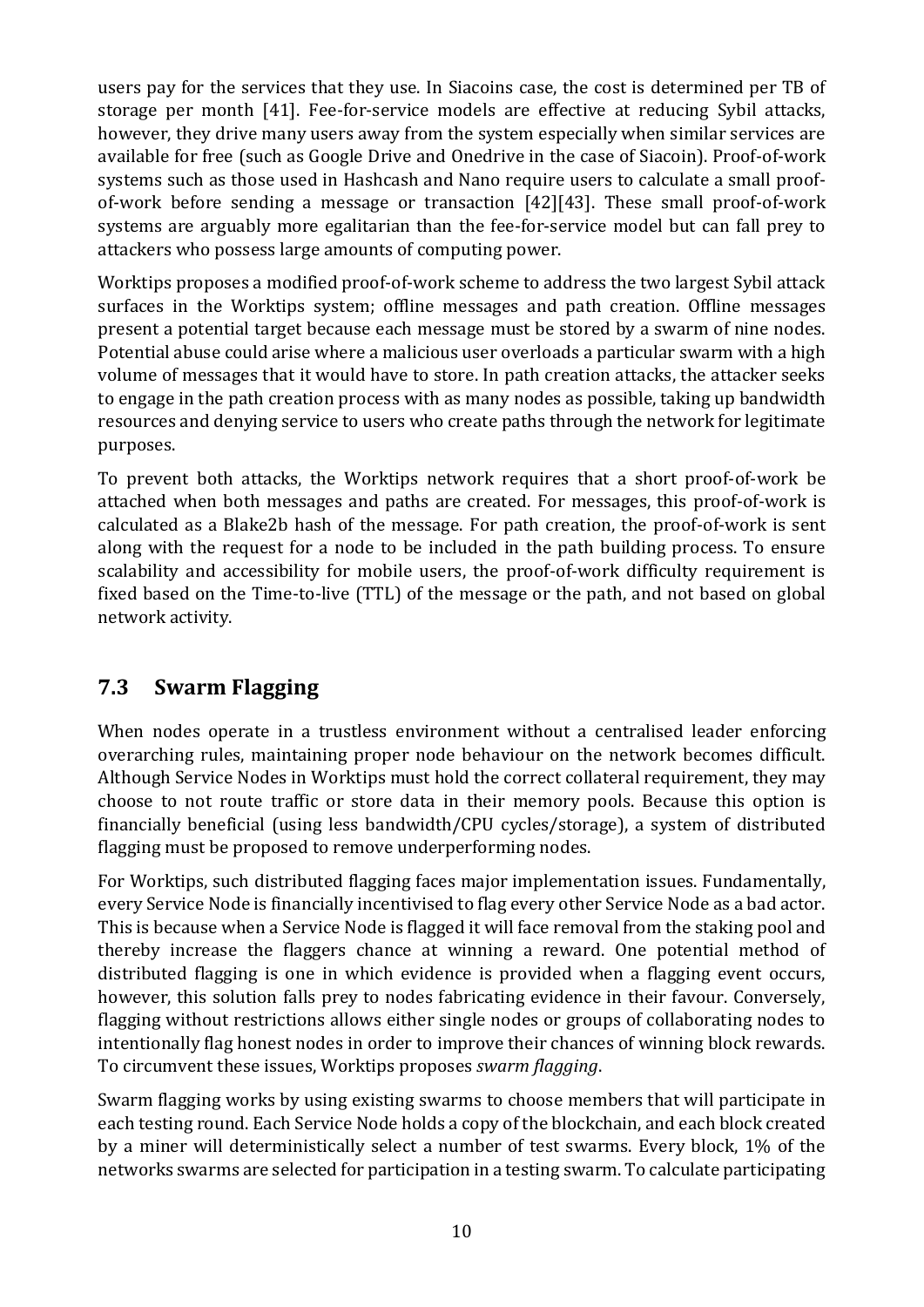swarms, the hash of the five previous blocks is used to seed a Mersenne Twister function which then selects swarms by order of their position in the deterministic list.



Figure 4: *A testing swarm is a selected swarm of 9 nodes*

When a swarm has been selected to participate, each node in that swarm is expected to conduct a number of tests on every other node in the swarm. These are not active tests; rather each node stores historical information about its interactions with every other node within its swarm. Information about bandwidth, message storage, blockchain requests, and exit node functionality are collected and retained over time. New swarm entrants that have yet to gather this information can query Service Nodes outside of their immediate swarm so as to gather data on each of the Service Nodes they test.

Each Service Node decides how to vote on each of the other swarm members. Once it has made its decision based on the aforementioned tests, it collects and broadcasts its votes to the swarm. Each node in the swarm can now check the votes for all members. If any single node in the swarm has over 50% of the nodes voting against it, any swarm member has the required information to construct a deregistration transaction. Once this transaction is validated and included in a block, all Service Nodes update their DHT, purging any nodes that were voted off.



Figure 5: *Dishonest node is tested by node A and fails a test. Node A comes to local understanding of which nodes are failing or passing tests.*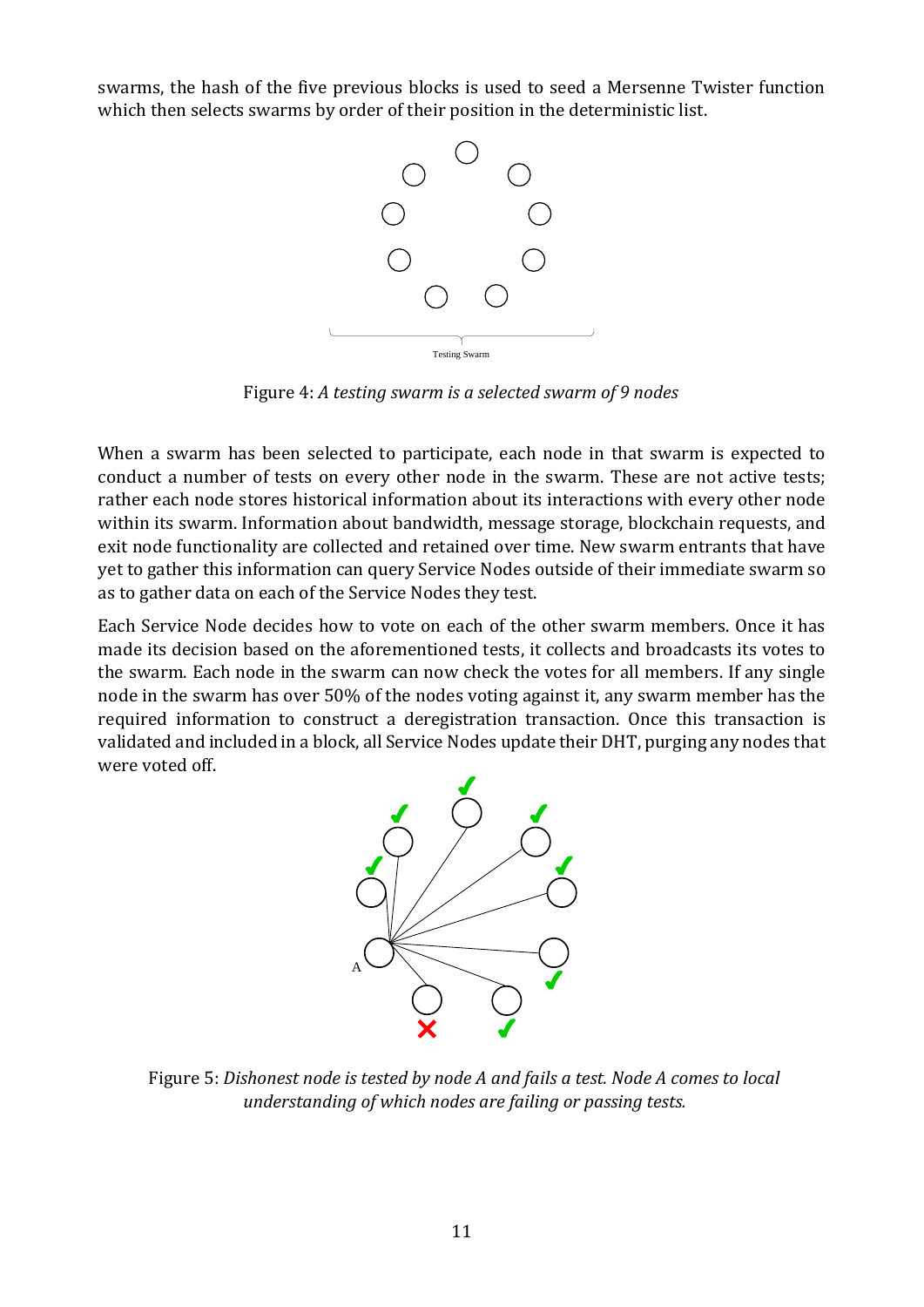#### **7.3.1 Testing Suite**

In order to allow the network to self-enforce performance standards, Service Nodes must be equipped with the required tools so as to test other Service Nodes. These tests should cover the scope of all functionality provided by Service Nodes to prevent lazy masternode attacks [44]. In this initial design, four fundamental tests are proposed. Further tests may be added to the test suite as the function of Services Nodes expands.

When an operator first runs the Service Node software, an empty file with a predetermined size is allocated on disk to ensure that space is present for tasks that require storage. Next, a simple bandwidth test is conducted between the Service Nodes. These checks are optional, and Service Nodes are allowed to skip, ignore or fail them, and join the pool of untrusted Service Nodes. However, running and passing these tests provides a good indicator to any would-be Service Node operator as to whether they should risk locking collateral in a node that may not meet minimum requirements. Once a Service Node joins the untrusted Service Node pool, their collateral is locked and they are tested by the next chosen swarm. Swarm tests are enforced via consensus and new entrants to the Service Node network cannot evade these tests. If a node passes all swarm tests, they are awarded the trusted node flag and can begin routing packets. Failing this, they are removed from the network and their collateral remains locked for 30 days.

#### **Bandwidth Test**

The bandwidth test forms the backbone of the Worktips network test suite. If a node passes this test then it is assumed to be honestly routing packets above the minimum threshold.

Each time a node interacts with another Service Node, it will make and retain a record of the incoming bandwidth provided. Over time, nodes will be included in thousands of paths and route millions of messages. These interactions will form the basis of each nodes bandwidth tables. From this table, a node can respond to bandwidth tests about Service Nodes inside its swarm.

All nodes are also expected to respond to queries of their own bandwidth tables from other nodes. This means that even nodes who have recently joined the network can query the wider network for information about any specific node in their swarm.

#### **Blockchain Storage Test**

Service Nodes are expected to hold a full copy of the Worktips blockchain. By holding a full copy of the blockchain, Service Nodes can perform a number of tasks that are essential to users of the network including acting as a remote node, validating transactions, and locking transactions in Tachus.

As honest nodes also hold a copy of the blockchain, a dishonest node could avoid holding a full copy by simply requesting blocks from an honest node when tested. To avoid this outcome, the blockchain storage test is designed so that honest nodes that hold a copy of the blockchain can pass this test, while dishonest nodes cannot.

To achieve this, the testing node requests each tested node to make a selection of *K* random transactions within the history of the blockchain which are then concatenated and hashed. This hash is then be returned to the testing node. By measuring the latency of this request, the testing node can compare the latency with the expected return time *T*. The exact value for *T* will be set to accurately differentiate expected latency between loading from disk and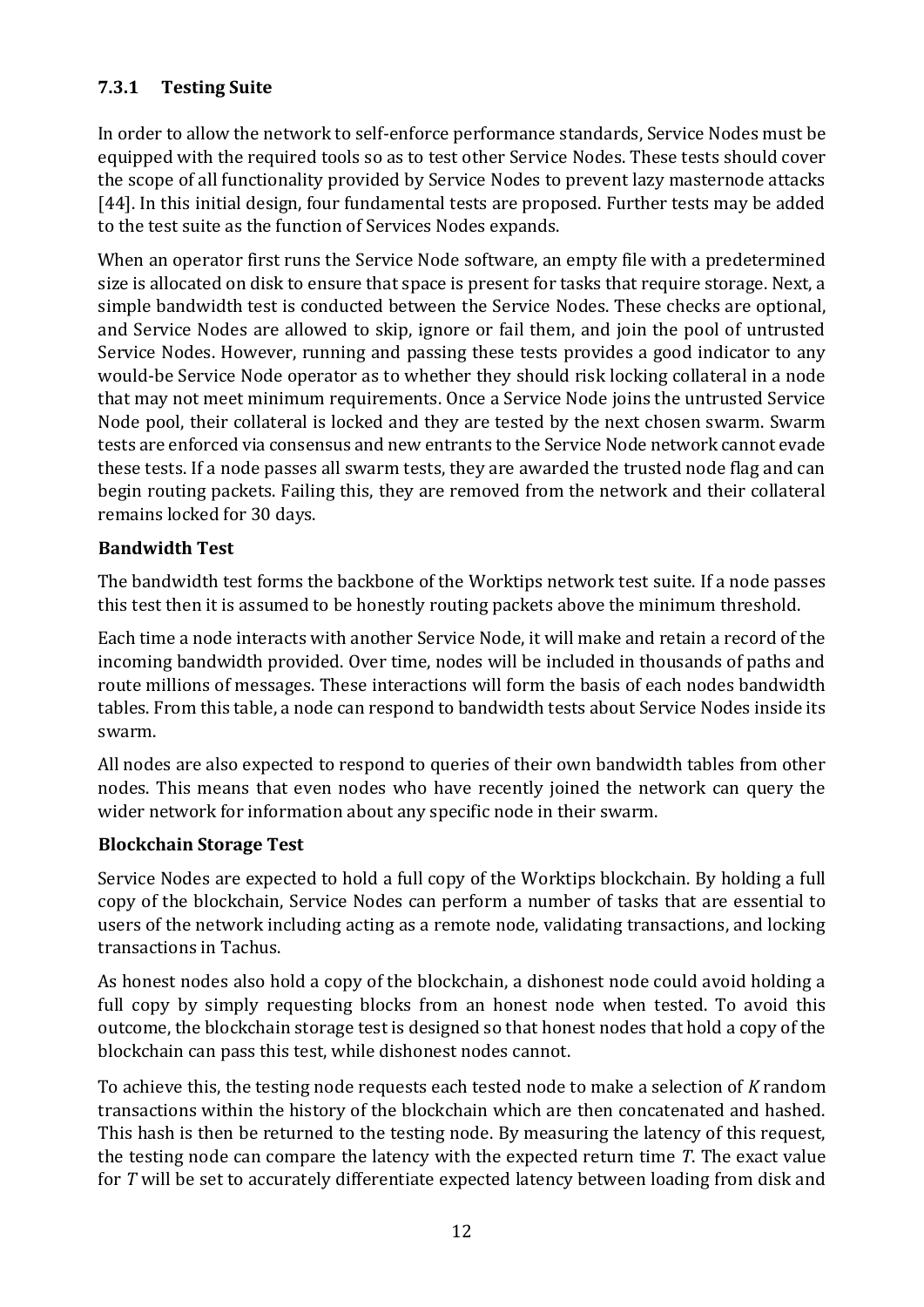downloading blocks from the network. For any attacker, it should be infeasible to download and hash *K* blocks within *T*, and thus piggybacking attacks become difficult.

# **8 Governance, Funding, and Voting**

Governance is an essential part of cryptocurrency design and should be supported at the protocol level. The risk of weak, informally defined governance has been studied extensively throughout the history of blockchain technology. Bitcoin and Ethereum experienced contentious hard forks that split the focus and efforts of their respective communities. Although hard forks can be used as a governance strategy, they should always be considered as a last resort rather than the solution to every contentious issue. The Worktips governance system is designed to resolve potential issues by providing a structured environment for discourse and representation, and also to source funding for the development of Worktips without reliance on external influence or altruism.

Beyond the prevention of hard forks, governance structures should create the means to internally fund new projects which improve upon the Worktips ecosystem. Internally funding projects can prevent the formation of special interest groups that do not necessarily have motives that are in line with the users, miners, or Service Nodes. We have seen this in Bitcoin and various Bitcoin forks with the formation of for-profit companies, such as Blockstream, Bitcoin ABC, and Bitcoin Unlimited, that have been frequently accused of hiring developers to make protocol-specific changes to Bitcoin and Bitcoin Cash aimed to further their own business objectives or follow their specific ideology.

It is for this reason that in every Worktips block, 5% of the reward is allocated for the purpose of network governance.

# **9 Conclusion**

Worktips proposes a model for anonymous transactions and decentralised communication built on a network of economically incentivised nodes. Worktips uses the foundations of the CryptoNote protocol to ensure privacy and implements a collateralised node system to enhance network resilience and functionality.

Additionally, Worktips proposes improvements upon previous research and open source projects and presents a new anonymous routing protocol which offers significant advantages over existing protocols. The combination of a unique architecture and protocol design creates a network with market-based Sybil resistance, decreasing the efficacy of temporal analysis, and providing users with a high degree of digital privacy.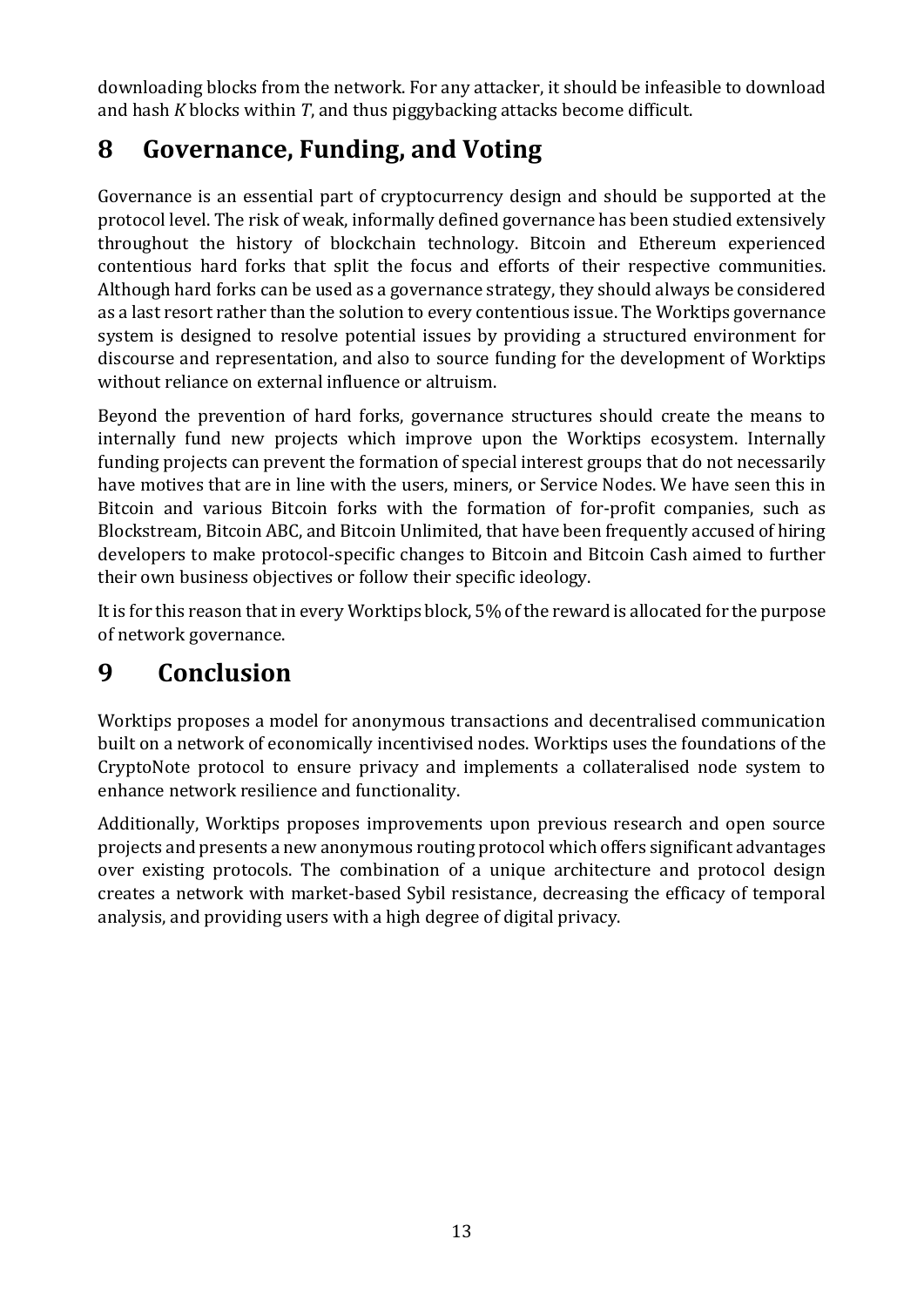#### **References**

- [1] Mike Orcutt, *Criminals Thought Bitcoin Was the Perfect Hiding Place, but They Thought Wrong* (September 11, 2017), [https://www.technologyreview.com/s/608763/ criminals-thought-bitcoin-was-the-perfect-hiding](https://www.technologyreview.com/s/608763/criminals-thought-bitcoin-was-the-perfect-hiding-place-they-thought-wrong)[place-they-thought-wrong](https://www.technologyreview.com/s/608763/criminals-thought-bitcoin-was-the-perfect-hiding-place-they-thought-wrong).
- [2] *Monero*, [https://getmonero.org](https://getmonero.org/).
- [3] *Tor Project*, [https://www.torproject.org](https://www.torproject.org/).
- [4] *I2P Anonymous Network*, <https://geti2p.net/en>[.](https://geti2p.net/en)
- [5] *LWMA Difficulty Algorithm*, <https://github.com/zawy12/difficulty-algorithms/issues/3>.
- [6] Daniel J. Bernstein, Peter Birkner, Marc Joye, Tanja Lange, and Christiane Peters, *Twisted Edwards Curves*  (2008), <https://eprint.iacr.org/2008/013.pdf>[.](https://eprint.iacr.org/2008/013.pdf)
- [7] Nicolas van Saberhagen, *CryptoNote v 2.0* (2013), <https://cryptonote.org/whitepaper.pdf>.
- [8] Whitfield Diffie and Martin E. Hellman, *New directions in cryptography*, IEEE Trans. Information Theory **IT-22** (1976), no. 6, 644–654. MR0437208
- [9] Shen Noether, Adam Mackenzie, and Monero Core Team, *Ring Confidential Transactions* (2016), [https:](https://lab.getmonero.org/pubs/MRL-0005.pdf)  [//lab.getmonero.org/pubs/MRL-0005.pdf](https://lab.getmonero.org/pubs/MRL-0005.pdf)[.](https://lab.getmonero.org/pubs/MRL-0005.pdf)
- [10] Benedikt Bu¨nz, Jonathan Bootle, Dan Boneh, Andrew Poelstra, Pieter Wuille, and Greg Maxwell, *Bulletproofs: Short Proofs for Confidential Transactions and More* (2017), [https://eprint.iacr.org/](https://eprint.iacr.org/2017/1066.pdf)  [2017/1066.pdf](https://eprint.iacr.org/2017/1066.pdf).
- [11] Evan Duffield and Daniel Diaz, *Dash: A Privacy-Centric Crypto-Currency*, [https://github.com/](https://github.com/dashpay/dash/wiki/Whitepaper)  [dashpay/dash/wiki/Whitepaper](https://github.com/dashpay/dash/wiki/Whitepaper).
- [12] *GitHub - loki-project/loki-network*, <https://github.com/loki-project/loki-network>.
- [13] *Tor Project: Docs*, <https://www.torproject.org/docs/faq#KeyManagement>[.](https://www.torproject.org/docs/faq#KeyManagement)
- [14] *Possible upcoming attempts to disable the Tor network — Tor Blog.* (December 19, 2014), [https:](https://blog.torproject.org/possible-upcoming-attempts-disable-tor-network)  [//blog.torproject.org/possible-upcoming-attempts-disable-tor-network](https://blog.torproject.org/possible-upcoming-attempts-disable-tor-network).
- [15] Petar Maymounkov and David Mazi`eres, *Kademlia: A Peer-to-peer Information System Based on the XOR Metric*, <https://pdos.csail.mit.edu/~petar/papers/maymounkov-kademlia-lncs.pdf>.
- [16] Philipp Winter, Roya Ensafi, Karsten Loesing, and Nick Feamster, *Identifying and characterizing Sybils in the Tor network* (February 25, 2016), <https://arxiv.org/abs/1602.07787>.
- [17] *OSI model - Wikipedia*, [https://en.wikipedia.org/wiki/OSI\\_model](https://en.wikipedia.org/wiki/OSI_model)[.](https://en.wikipedia.org/wiki/OSI_model)
- [18] Farid Farid, *No Signal: Eqypt blocks the encrypted messaging app as it continues its cyber crackdown*  (December 26, 2016), <https://techcrunch.com/2016/12/26/1431709>[.](https://techcrunch.com/2016/12/26/1431709)
- [19] Matt Burgess, *Russia's Telegram block tests Putin's ability to control the web* (April 24, 2018), [http:](http://www.wired.co.uk/article/russia-google-telegram-ban-blocks-ip-address)  [//www.wired.co.uk/article/russia-google-telegram-ban-blocks-ip-address](http://www.wired.co.uk/article/russia-google-telegram-ban-blocks-ip-address).
- [20] *Go Ethereum - Postal Services over Swarm*, [https://github.com/ethersphere/go-ethereum/blob/](https://github.com/ethersphere/go-ethereum/blob/ddfc0a2a02ce574f4c252068ce81f0f5ada1c1ff/swarm/pss/README.md)  [ddfc0a2a02ce574f4c252068ce81f0f5ada1c1ff/swarm/pss/README.md](https://github.com/ethersphere/go-ethereum/blob/ddfc0a2a02ce574f4c252068ce81f0f5ada1c1ff/swarm/pss/README.md)[.](https://github.com/ethersphere/go-ethereum/blob/ddfc0a2a02ce574f4c252068ce81f0f5ada1c1ff/swarm/pss/README.md)
- [21] Nikita Borisov, Ian Goldberg, and Eric Brewer, *Off-the-record Communication, or, Why Not to Use PGP*, Proceedings of the 2004 ACM Workshop on Privacy in the Electronic Society, 2004, pp. 77–84, DOI 10.1145/1029179.1029200.
- [22] *NaCl: Networking and Cryptography library*, [https://nacl.cr.yp.to](https://nacl.cr.yp.to/).
- [23] *Pidgin-Encryption - SourceForge*, [http://pidgin-encrypt.sourceforge.net](http://pidgin-encrypt.sourceforge.net/).
- [24] *Irreversible Transactions - Bitcoin Wiki* (March 15, 2018), [https://en.bitcoin.it/wiki/](https://en.bitcoin.it/wiki/Irreversible_Transactions)  [Irreversible\\_Transactions](https://en.bitcoin.it/wiki/Irreversible_Transactions).